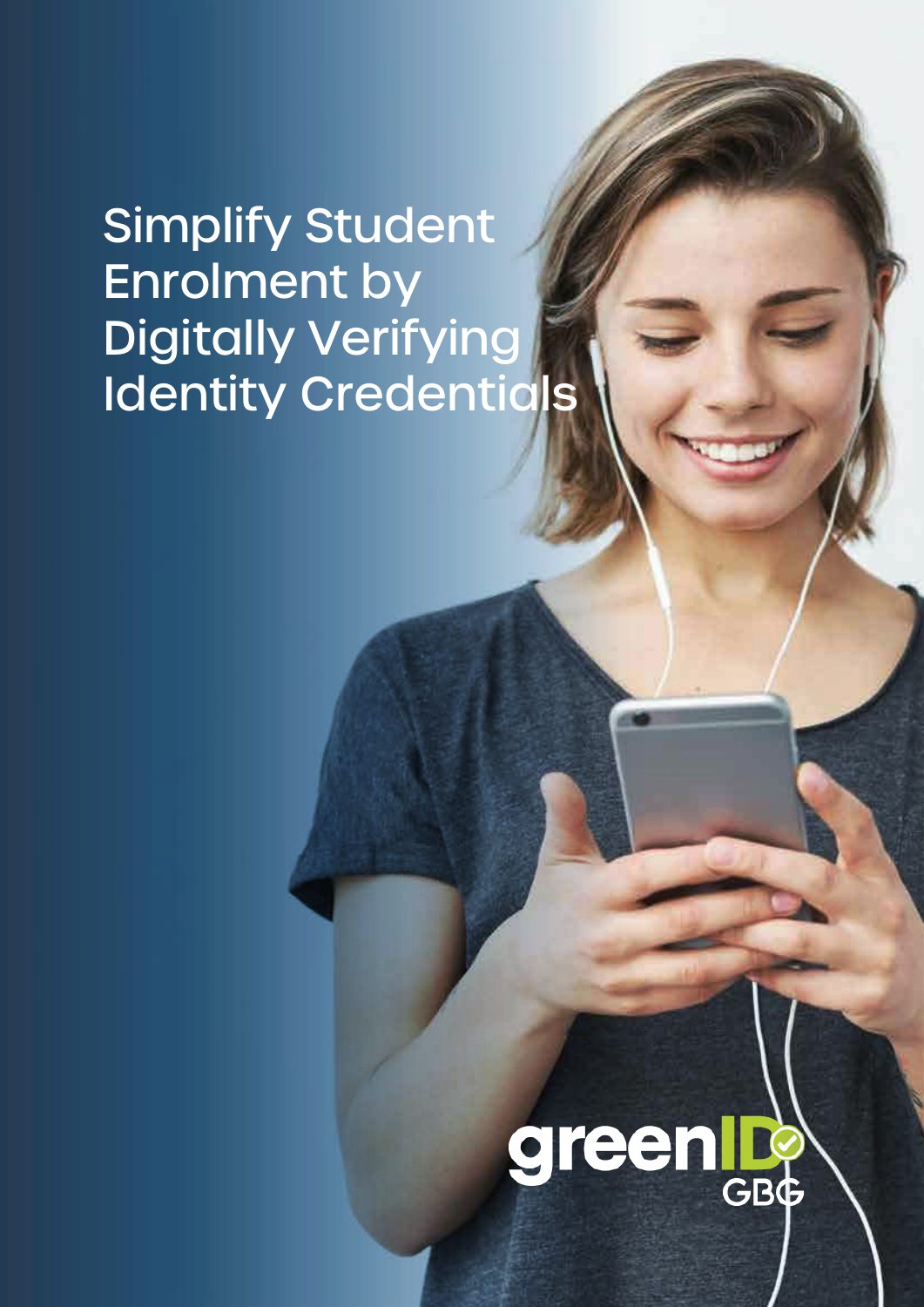## Digital Identity Verification Solutions for Remote Learning

From remote enrolment of students, issue of identity credentials through the examination process and grants eligibility checks; the higher education sector is susceptible to the risks of identity fraud.

Furthermore, schools and higher education providers have had to move to online instruction due to the COVID-19 pandemic which introduces additional risks. The increasing prevalence of remote learning is presenting a new reality where institutions may never meet their students in person and could afford criminals new channels to perpetrate identity crimes. It is a challenge for schools and higher education providers to verify their students reliably to ensure academic integrity while maintaining a frictionless customer experience.

greenID's biometric-based identity verification solution leverages mobile technology and advanced machine learning to help educational institutions know with certainty that online students are who they say they are.



Improve operational efficiency



Guarantee academic integrity



Deliver seamless customer experience



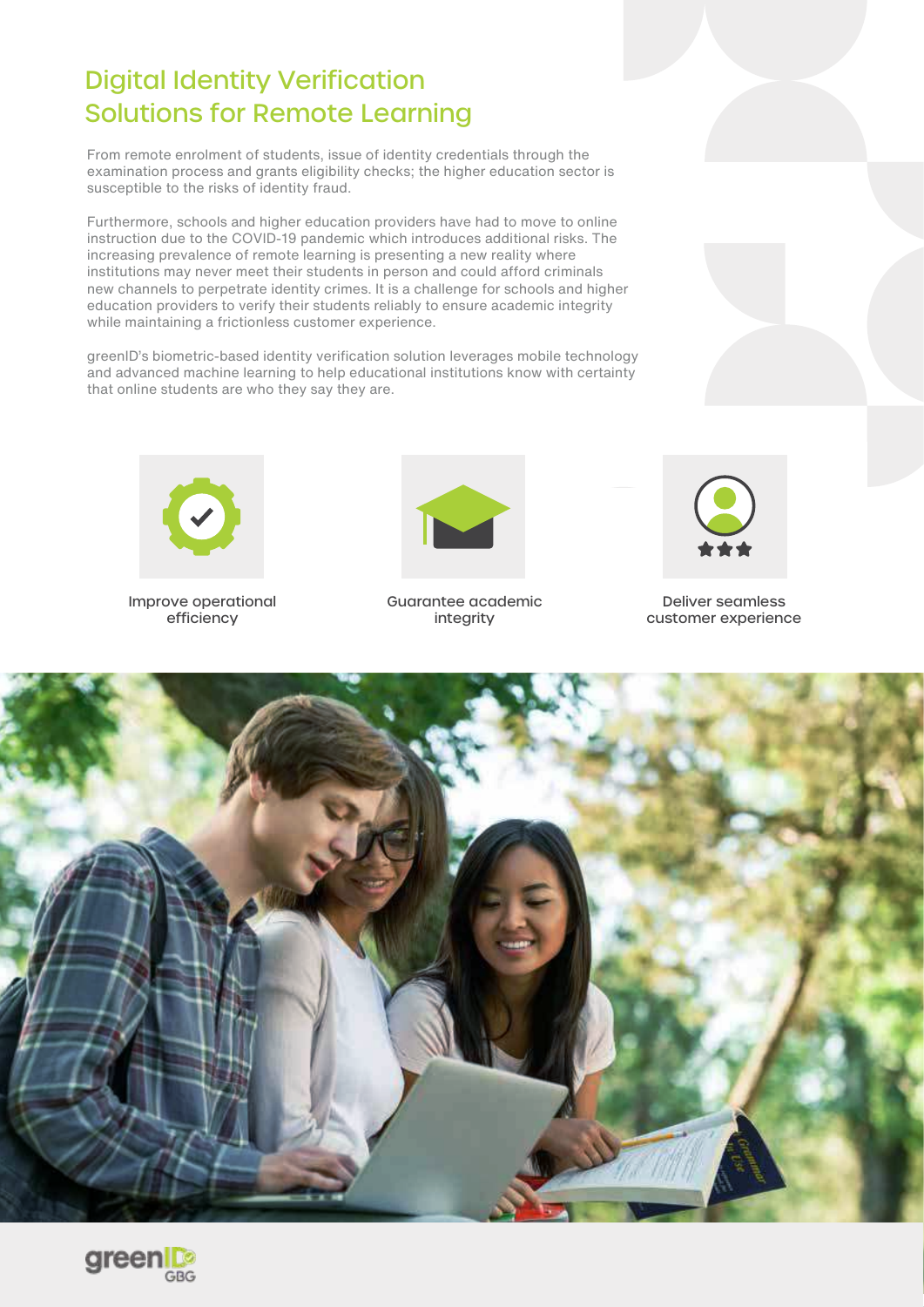## Solutions to streamline student identification and combat academic dishonesty







Simplify the student enrolment process while avoiding the time and expense of validating every new student in person. Create a quick and easy registration experience for new students by digitally verifying the legitimacy of identity credentials.

### Receiving student passes remotely

Prior to COVID-19, students were required to register on campus and collect their student passes in person. greenID can now be used to verify students against submitted photos to issue passes remotely. With greenID's biometric solution that incorporates facial verification and liveness detection you can ensure that you are issuing identification only to eligible students.

### Fees and government grants eligibility checks

Verify identity and citizenship or residency status of a prospective student by accessing the Australian Government's Document Verification Service (DVS). As an approved Gateway Service Provider (GSP), you can access the DVS within greenID to determine the right type of fee place and confirm eligibility for government assistance and student loans. Using the highest tier of authentication, greenID's award-winning digital tamper detection technology and authentication tolerance settings makes identity fraud near impossible.



### Remote proctoring services

Ensure that the student attending an online exam is in fact the enrolled student. At enrolment, greenID establishes a secure identity profile of the student which includes biometrics to increase security and manage access to online exams and systems. When a student is ready to take an online exam their selfie is matched against their original identity document. This process authenticates students prior to online exams and delivers the examination link only to genuine students.

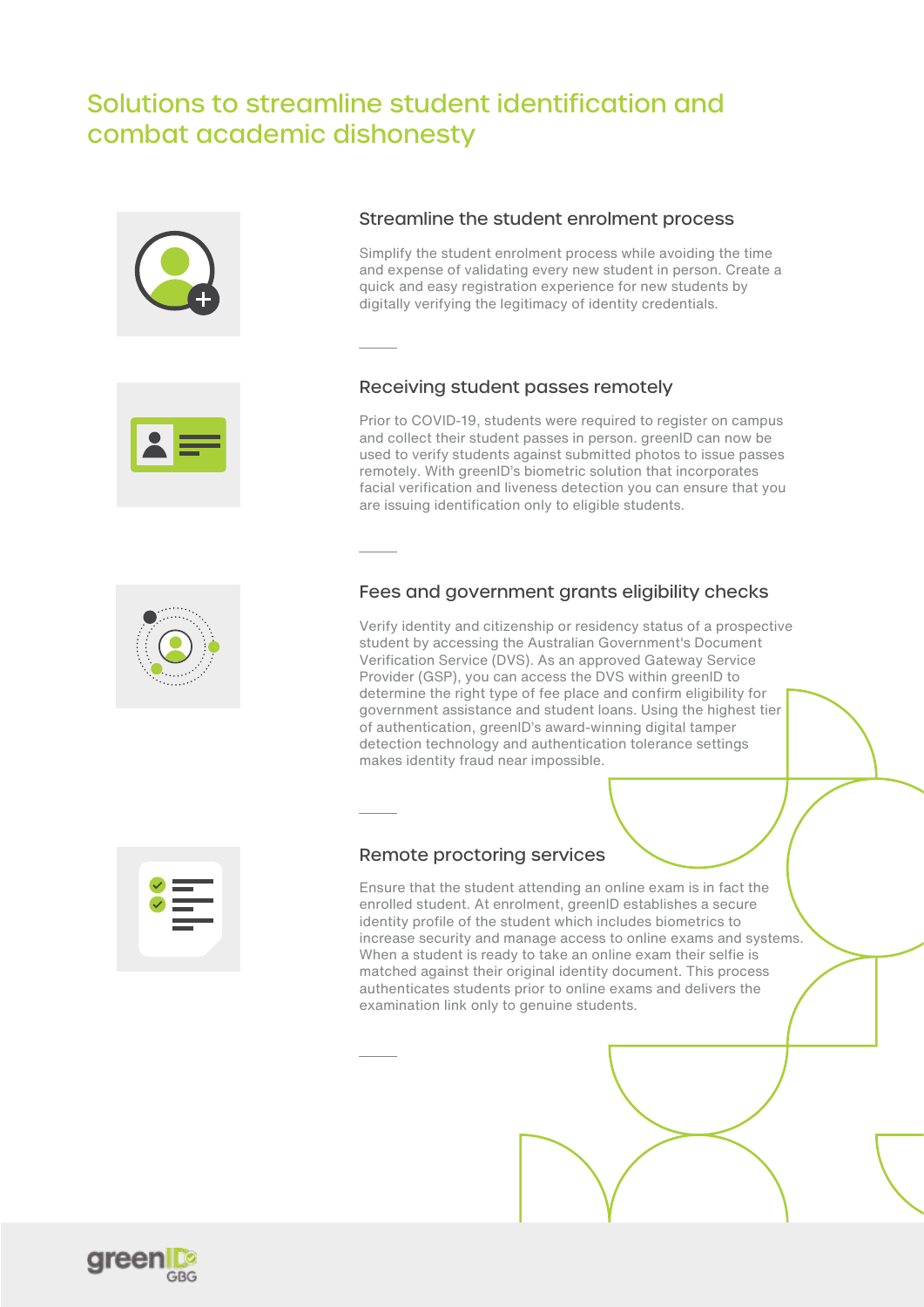### greenID student verification experience

Access via web/mobile **1** Capture document **2** Take a selfie **3** Submit application



- 
- 





- 
- Smart Capture detects frame and ï captures the best quality image.
- · ID document is validated against library.
- · Data is extracted from ID document to populate application form.
- · Selfie is matched against photo on ID document.
- **Liveness detection analyses** image to confirm selfie is captured live.
- · Submitted information is verified against data sources.
- \* Verification results are available for review.

### Key capabilities

- 
- **Example 2** Access to a wide range of trusted data **Sources in Australia and New Zealand**  Zealand Department of Internal Affairs (DIA) Confirmation Service.

#### Document validation

- Smart Capture detects document framing and automatically captures the best quality image.
- Captured document image is checked against a reliable and comprehensive

#### High performing, secure and reliable system

- Facial liveness detection technology is iBeta test score.
- Information security management system

### Identity verification **Facial biometric verification Facial biometric verification**

- 
- **·** Breakthrough passive liveness detection technology checks for liveness without

#### Document data extraction

- Intelligently detects document fields and extracts relevant data accurately using OCR technology.
- 

#### Omni-channel integration

- Integrate easily to any channel with ready codes, API and SDK for web, mobile or native apps.
- For greenID customers, adding on biometric code changes or SDK integration, which can

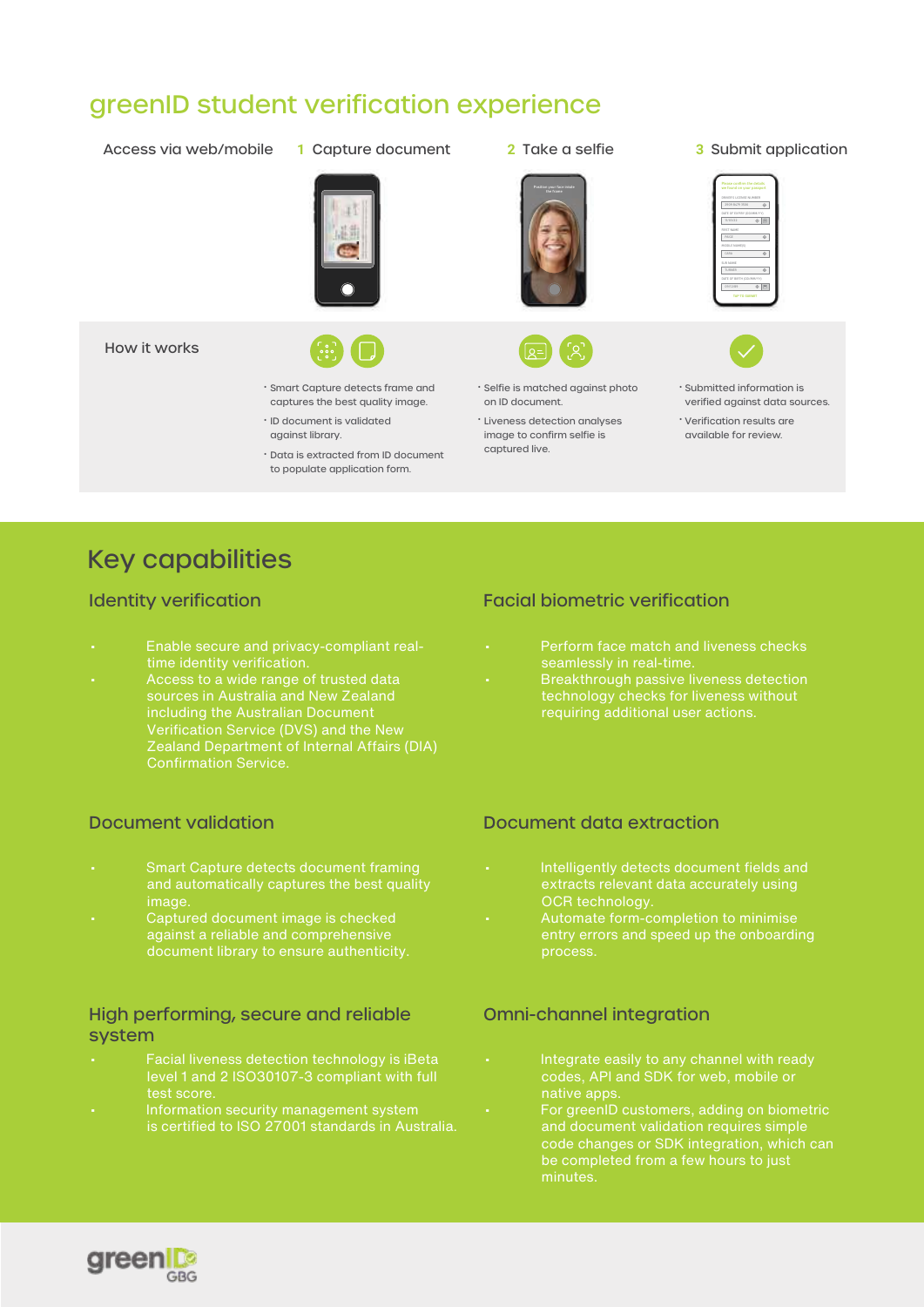### Customer Speak

"The implementation of greenID has revolutionised the way we undertake our applicant eligibility assessments for the Victorian Skills First funding and verify students eligibility for fee concessions. No longer do our applicants original documents in person, they can now verify these using greenID as part of their online application. This has applications and issue offers much more quickly".

Sue Grayson Head of Student Administration The Gordon

## GBG in Australia and New Zealand



In Australia since 2005. Home-grown Australia organisation



### 16 years  $22$  million 1st



Verifications per year Private sector organisation to be appointed as a DVS licensed provider



Verticals and subverticals served

### About GBG

GBG (AIM: GBG) is a global technology specialist in fraud and compliance management, location and identity data intelligence with offices in 18 locations worldwide. For over 30 years, GBG has been accessing and verifying identities, to the standards set by financial regulator.

GBG works with 20,000 customers across 70 countries and has a network of over 270 global partnerships connecting to more than 510 datasets to provide data with accuracy and integrity. The industries we serve include education & training, traditional banks, financial services, BNPL, fintechs, telco, government services, retail, and wagering organisations.

GBG is ranked as a global category leader across KYC, AML and enterprise fraud, and manages the entire customer journey from KYC/AML to digital onboarding to ongoing transaction monitoring.

In the identity verification category, GBG provides a complete and integrated suite of digital identity verification solutions from biometric, document, data verification to data intelligence. In Australia, GBG is the market leader in identity verification with our acquisition of VIX Verify and the greenID solution and is an approved DVS provider. The greenID solution is ISO 27001, ISO/IEC 30107-3 compliant and iBeta Level 1 and Level 2 certified. Some of our customers include Suncorp, Ubank, Latitude, National Australia Bank, Western Union, Pointsbet, and Optus.